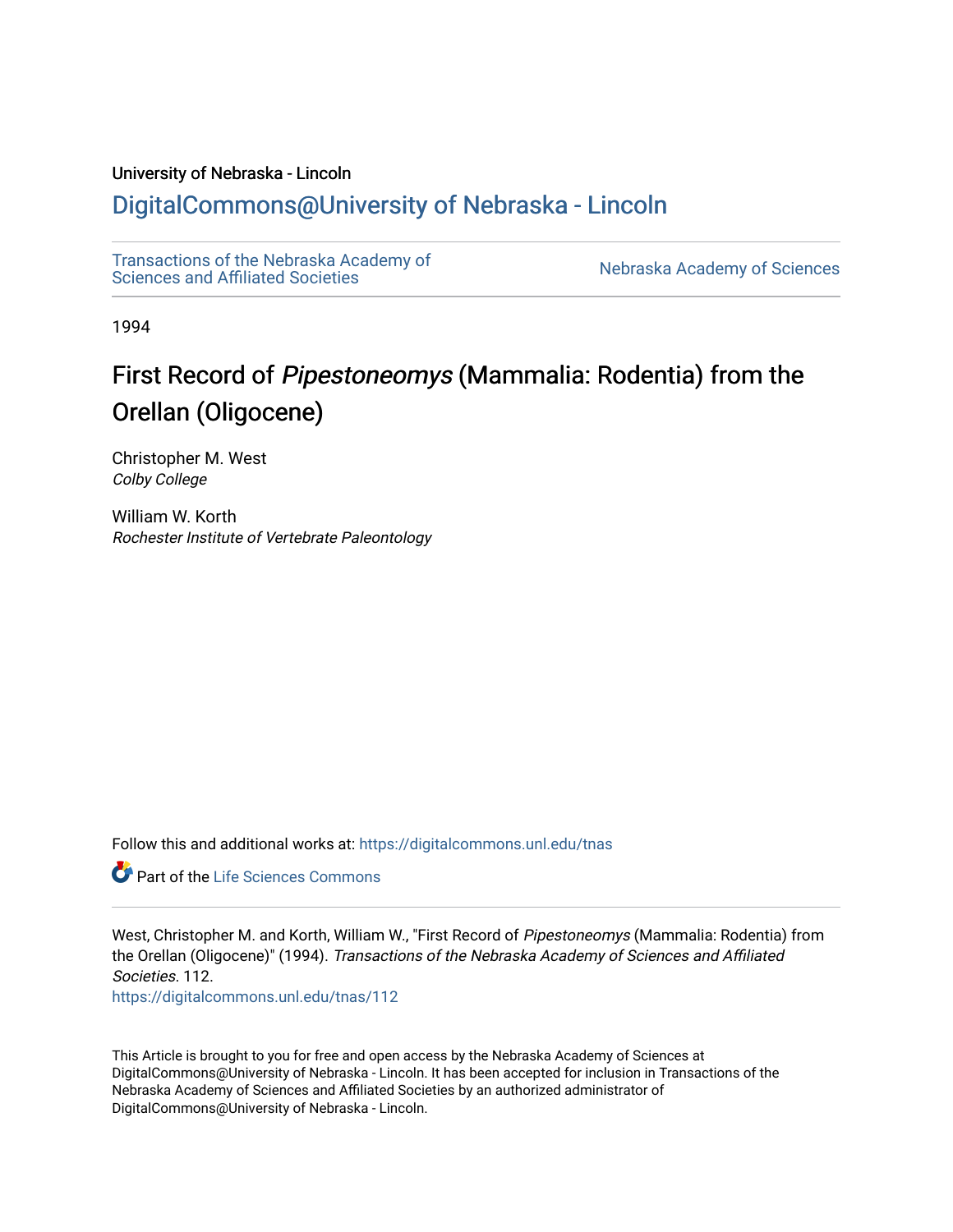*1994. Transactions of the Nebraska Academy of Sciences,* 21: 147-150

# FIRST RECORD OF *PIPESTONEOMYS* (MAMMALIA: RODENTIA)

# FROM THE ORELLAN (OLIGOCENE)

#### Christopher M. West

Geology Department Colby College Waterville, Maine 04901

and

#### William W. Korth

Rochester Institute of Vertebrate Paleontology 928 Whalen Rd. Penfield, New York 14526

#### *ABSTRACT*

The first record of the problematical rodent *Pipestoneomys* Donohoe is reported from the Orellan. Previously this genus was known only from the Chadronian, thus its range of occurrence is extended. The single Orellan specimen of *Pipestoneomys* cannot be readily referred to any previously described species of the genus.

t t t

The rodent *Pipestoneomys* is rare in the fossil record and has been previously restricted to the medial Chadronian of Montana and Nebraska (Alf, 1962; Donohoe, 1956; Ostrander, 1985). It is currently known only from partial dentitions. Although this genus has been referred to both the Aplodontidae and Castoridae, it has been argued that it could not belong to either of these families (Black, 1965).

The specimen described below is part of an anthill fauna collected in August, 1991, as part of an annual paleontological collecting expedition sponsored and staffed by the Cranbrook Institute of Science of Bloomfield Hills, Michigan. The location of the anthill is the Dout West locality on the Geike Ranch, NW  $\frac{1}{4}$ , SW 1/4, SW 1/4, section 17, T33N, R56W (Warbonnet Ranch Quadrangle map) Sioux County, Nebraska (Fig. 1). The sample was taken from approximately 6.5 m (20 ft) below the Orella-Whitney Member boundary. At the locality, the upper 8.5 m (25 ft) of the Orella Member and most of the Whitney Member is exposed. The remaining 32.5 m (100 ft) of the Orella Member present in the area is not exposed at the Geike Ranch locality. The fact that this anthill is located high in the Orella Member uphill of any older sediments, and that the associated fauna is characteristic of late Orellan (see below discussion), makes the chance of contamination from older deposits very unlikely. There seems to be very little chance for reworking of older material. The anthill was screened and picked under a dissecting microscope during the spring of 1993.

Dental terminology used follows that of Wood and Wilson (1936).

## SYSTEMATIC PALEONTOLOGY

Order RODENTIA Bowdich, 1821 Family uncertain Genus *Pipestoneomys* Donohoe, 1956 *Pipestoneomys* sp.

Referred specimen: Colby College (CC) specimen 1370, left p4 (Fig. 2).

Description. The premolar is high crowned as in the Chadronian species of *Pipestoneomys,* and two rooted. CC 1370 is intermediate in size between that of p4s of the two described Chadronian species of *Pipestoneomys* (Table 1). The occlusal morphology is dominated by two obliquely oriented lophs separated by deep valleys: the posterolophid that runs from the hypoconid to the posterolingual corner of the tooth; and the (?)metalophid that runs from the protoconid to the entoconid. A continuous loph runs along the lingual border of the tooth connecting the metaconid and entoconid to the posterolingual corner of the tooth. There are several minor projections from these lophs into the basins separating them. The major difference between CC 1370 and the p4 of *P. pattersoni* figured by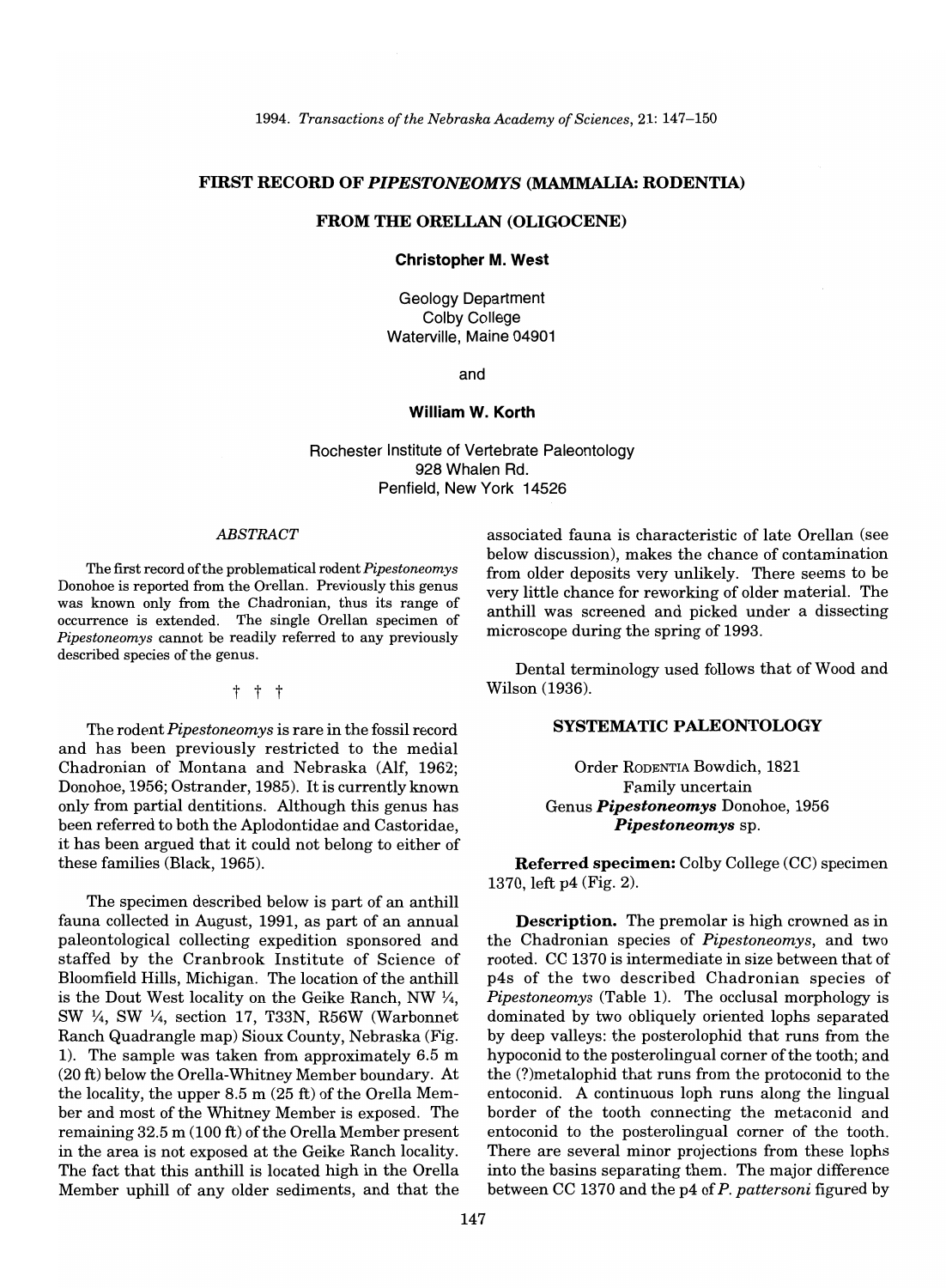

Figure 1. Geologic map of White River exposures, Sioux County, Nebraska. X indicates site of anthills.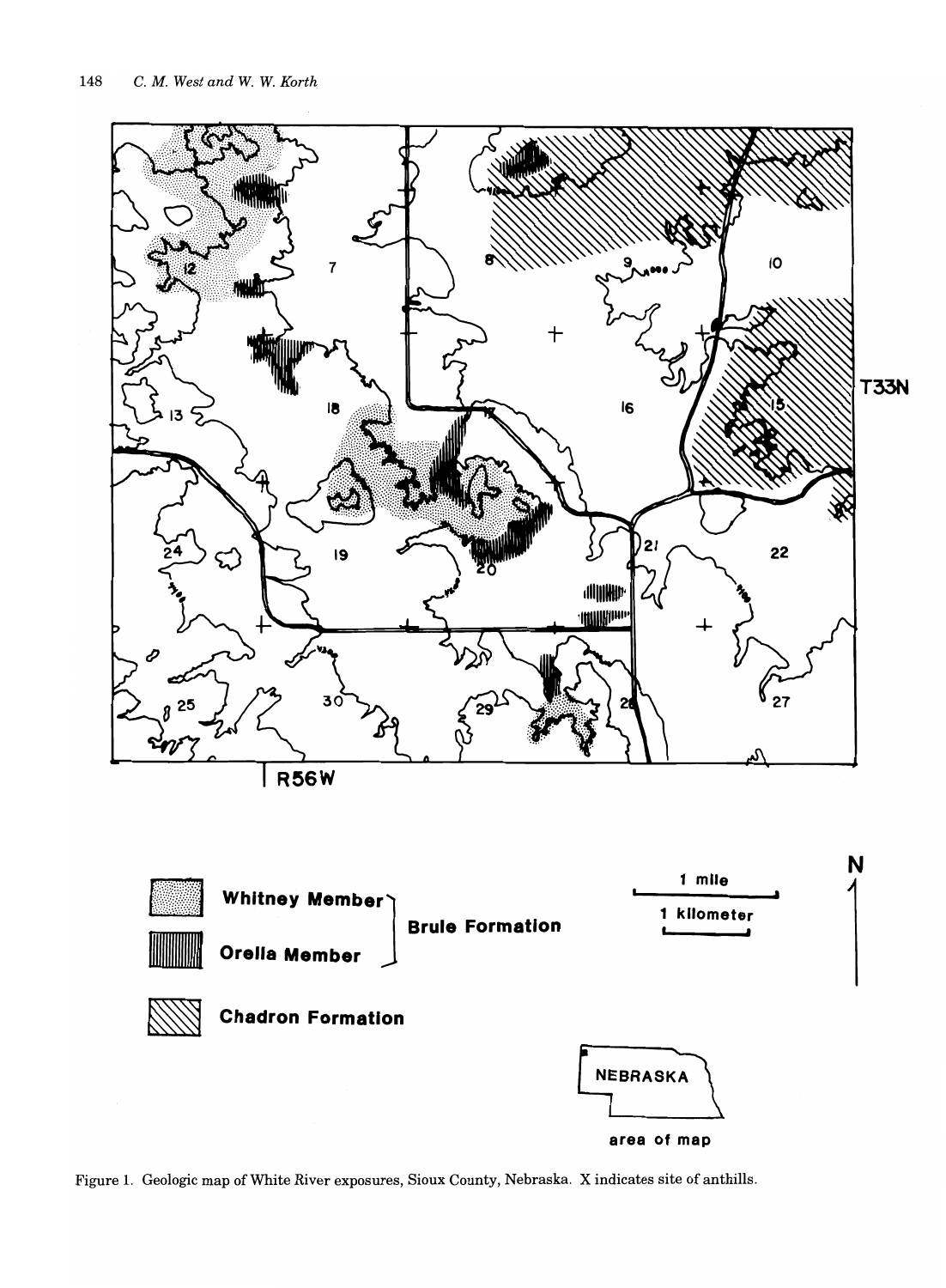

**Imm** 

Figure 2. Left p4 of *Pipestoneomys* sp., CC 1370. Occlusal view (above) and buccal view.

Alf(1962: *fig. 1D)* is in the length of the anterior cingulum. In CC 1370 it terminates just buccal to the metaconid in a small cuspule near the center of the anterior margin of the tooth. The p4 of *P. pattersoni*  has an anterior cingulum that extends the entire width of the tooth to the buccal border, and the metaconid is not as distinct a cusp.

**Discussion.** CC 1370 cannot be definitely referred to either of the two previously described species of *Pipestoneomys.* This is mainly due to the poor record of these species. CC 1370 is intermediate in size between the two Chadronian species and has a shorter anterior cingulum than p4 of *P. pattersoni,* but the range of variation ofthis trait is not known because the latter is

Table 1. Comparative measurements of p4 in species of *Pipestoneomys.* Measurements for *P. bisulcatus* from Black (1965: 23), those of *P. pattersoni* from Alf (1962: *Table 1).*  Measurements in mm.

|                 | P. bisulcatus | P. pattersoni                                    | <b>CC1370</b> |
|-----------------|---------------|--------------------------------------------------|---------------|
|                 |               | (mean)<br>range                                  |               |
| length<br>width | 2.1<br>1.9    | $1.51 - 1.80$ $(1.66)$<br>$1.35 - 1.62$ $(1.47)$ | 1.95<br>1.59  |

represented by only four specimens of p4 (Alf, 1962). The only known specimen of p4 of *P. bisulcatus* is heavily worn and no occlusal morphology is recognizable (Black, 1965). It is impossible at this time either to refer CC 1370 to a previously described species of *Pipestoneomys* or to include it in a new species.

Previously, it has been demonstrated that two anthill or surface-collected faunas from Sioux County, Nebraska, were mixtures of Orellan and Chadronian elements (Guthrie and Allen, 1974; Ostrander, 1985). It is very unlikely that the *Pipestoneomys* specimen described above comes from a mixed fauna because of its stratigraphic occurrence and the associated fauna. There are no Chadronian aged exposures in the area where the anthill collection was made from where such a specimen could have been transported by the ants (Fig. 1). The microfauna collected with CC 1370 is typically Orellan (Table 2). Several of the included species of *rodents-Cedromus wardi, Heliscomys mcgrewi,* and *Diplolophus insolens-are* characteristic of the late Orellan (Korth, 1988), and there are no other specimens of species or genera from the Geike Ranch anthill fauna that are typical of the Chadronian. Guthrie and Allen (1974) also noted different preservation and greater abrasion on the Orellan specimens that had mixed with an otherwise Chadronian anthill fauna. The preservation and amount of abrasion on CC 1370 is identical to that of all of the other specimens collected along with it. The macrofauna collected at the site is also typical of a late Orellan fauna with oreodonts *Mesohippus bairdi, Hyracodon* sp., and *Hesperocyon gregarius.* 

#### **CONCLUSIONS**

Although rare in the fossil record, *Pipestoneomys*  appears to have ranged from the Chadronian into the late Orellan. Several specimens of isolated cheek teeth from the Duchesnean of Saskatchewan previously referred to the eomyid genus *Yoderimys* (Storer, 1987: *figs. 3A,* B) have an occlusal pattern of lophs that resembles that of *Pipestoneomys.* The Duchesnean teeth are lower-crowned and less lophate than those of the Chadronian species of *Pipestoneomys* and thus are referable to a new species and possibly new genus of rodent that was closely related to *Pipestoneomys.* 

With the inclusion of the Duchesnean specimens from Saskatchewan, the lineage of rodents that includes *Pipestoneomys* was distinct from other rodents as early as the Duchesnean and persisted until the late Orellan. It remains impossible to definitely refer *Pipestoneomys* to any currently known rodent family. With the range extensions of its lineage suggested here, it may be likely that *Pipestoneomys* represented a new family of rodents. However, until more complete mate